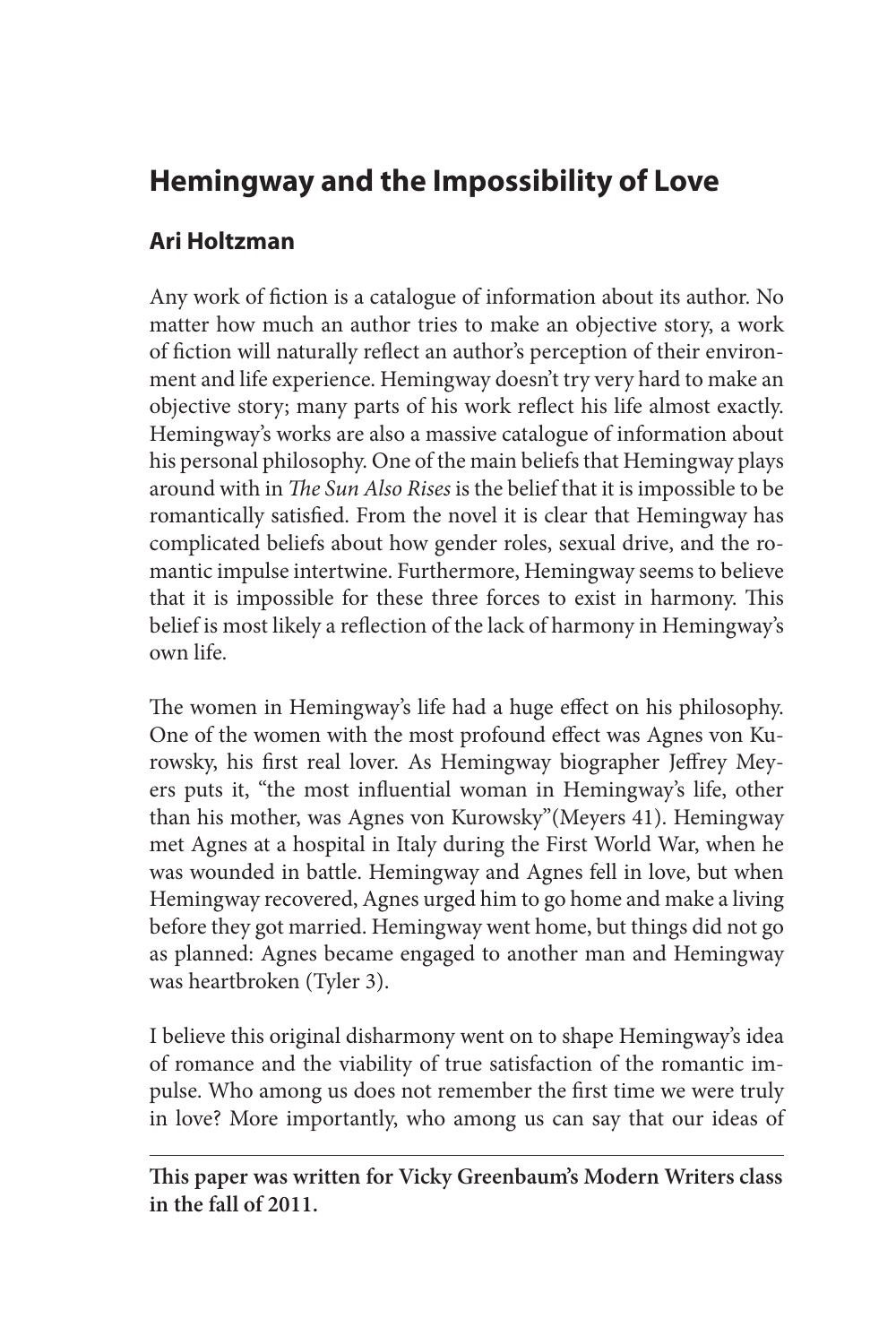#### 2 Ari Holtzman

romance were not significantly shaped by this first experience with love? Hemingway's rejection by a woman, the "standardly" submissive party in a relationship, wounded him deeply, forcing him to believe that it was impossible to be truly romantically satisfied. This did not stop Hemingway from going out and pursuing sex and love, but always Hemingway was on the defensive. Meyers writes about this and describes how "for the rest of his life [Hemingway] guarded himself against betrayal and loneliness"(Meyers 41). This shows the effect Agnes had on Hemingway's way of life.

This defense can be seen in *The Sun Also Rises*, in Jake the protagonist's calmly carried, almost emotionless way of going about his life. The descriptions of physical things, such as the setting in which a scene takes place, are vague at best; the descriptions of emotions are only present and still quite muted at key points in the novel. It is at such moments, when there is an implied emotion, that it is possible to see Jake's defense mechanism. When Brett is telling Jake that she is in love with Romero, the bullfighter, and it has just been made clear that Jake is still in love with Brett, his words are not affected by his likely emotions at all. Brett is having a hysterical fit, yet Jake is calm and rational when dealing with her (Hemingway, *The Sun Also Rises* 187). This reveals Jake's defense mechanism: distance. Jake takes himself far away from emotion in order to escape entrapment in the pain of rejection and lost love.

Jake developed this defense mechanism from a life situation that parallels Hemingway's: he was wounded physically and that led a woman to wound him emotionally. On July 8, 1918, Hemingway sustained multiple shrapnel wounds in his right leg. He ended up in a hospital. If he had not sustained these wounds he would not have ended up in a vulnerable position. Meyer writes that "[Agnes] first taught [Hemingway], when he was young and vulnerable, to accept the care and protection of a woman"(Meyers 41), revealing the connection between Hemingway's vulnerability and the effect that Agnes had on him. Hemingway accepted this protection and had it ripped away from him; from then on he found it very difficult to accept protection from anyone except himself. This element of Hemingway's life is seen clearly in Jake in how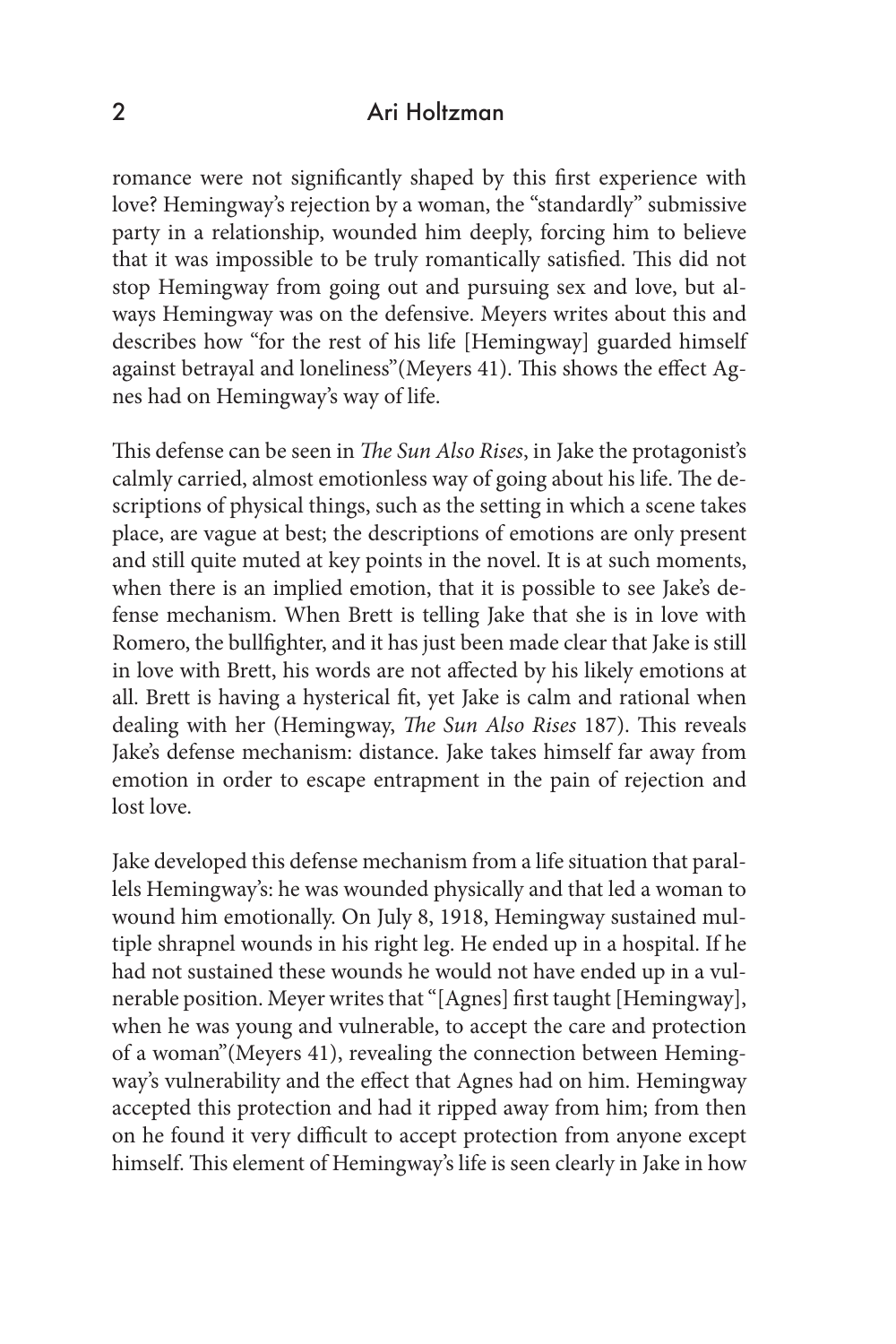his physical wound creates a situation in which Brett wounds him. In *The Sun Also Rises* it becomes clear that no matter how they try Brett and Jake are always drawn to each other. When Brett says, "That's my fault" (Hemingway, *The Sun Also Rises* 34) in reference to this phenomenon it reveals how Jake's wound has forced them to attempt to avoid romance. In attempting to avoid romance and failing Jake was wounded emotionally.

Brett Ashley is a woman to fall in love with: that much is clear from the beginning. From Hemingway's description of her body as "damned good-looking"(Hemingway, *The Sun Also Rises* 29), it is clear that Brett is a sexual object, not just to the main character, Jake, but to the men (and perhaps women) around her. The presence of the romantic impulse is revealed in Hemingway's description of Brett's soul, through her eyes, when he writes, "[her eyes] would look on and on after everyone else's eyes in the world would have stopped looking" (Hemingway, *The Sun Also Rises* 34), showing how deeply the protagonist is in love with Brett. Finally, Lady Brett's masculine name and the fact that when we are first introduced to her when her hair is "brushed back like a boy's" (Hemingway, *The Sun Also Rises* 30) reveals how Brett plays with her feminine role in society and flirts with androgyny. All of this leads to the creation of Lady Brett as a construct of deep love, lust, and confusion, a construct that is impossible to possess as one might commonly possess a person in a romantic relationship. However, this does not directly connect to Hemingway's love life. In order to explain how possession is related to Hemingway's actual love life I must elucidate Hemingway's beliefs about the romance.

 To Hemingway, part of being the masculine party in a "true" romantic relationship is putting the feminine in a box. Hemingway believes that the masculine party in a relationship should take possession of the feminine party, at the very least in the emotional sense. Hemingway's style is short and ambiguous; he leaves out a lot of the details about what goes on, how, and where. Therefore what he does mention seems to have some sort of intent. With this in mind, notice that whenever Brett and Jake are having a tender moment, a moment when they are making themselves vulnerable to each other, Jake feels the need to en-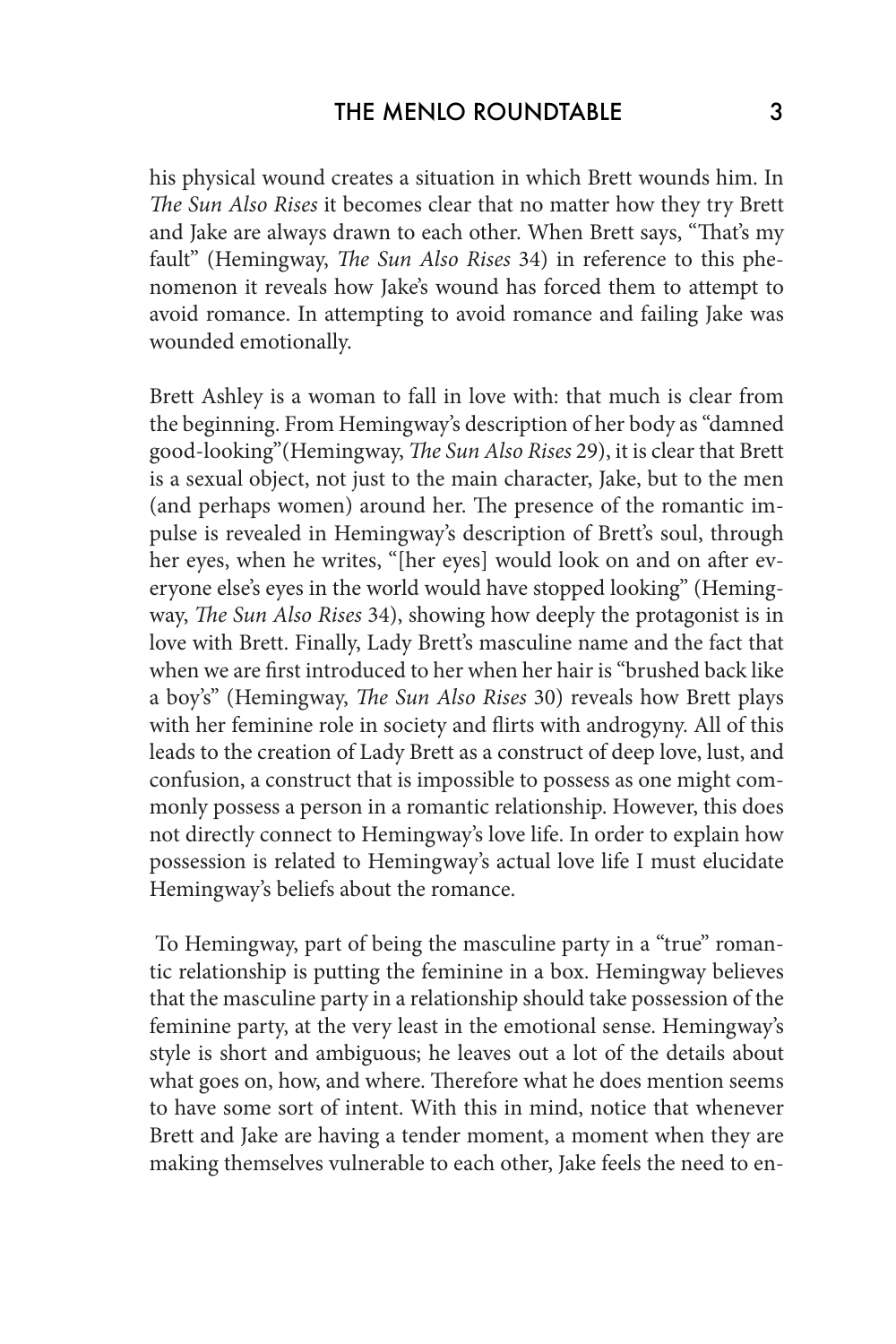#### 4 Ari Holtzman

close Brett with his body. The first time we see Brett and Jake alone together is in a taxi and Jake has his "[arm around Brett as] she [leans] back against [him]"(Hemingway, *The Sun Also Rises* 34). This encircling of Brett physically is natural because society gives the female the passive role. This can again be seen in the last scene of the book, which is a showcase of Jake and Brett's love and its inconsumate nature. Even in this twisted love affair, our narrator tells the reader how he "put [his] arm around her and she rested against [him] comfortably" (Hemingway, *The Sun Also Rises* 251), showing his need to possess Brett.

This need to possess in a romantic relationship is a natural byproduct of the environment Hemingway grew up in—one where women, while given more rights than in most of history, were still seen mostly as sexual-romantic objects. By the time of his first love in the form of Agnes von Kurowsky, Hemingway had likely become accustomed to this idea of sexual-romantic objects. Therefore when Agnes "[pushed] him out of her life,"(Kert 70) Hemingway felt as if the natural order of things had crumbled. What he saw was a feminine figure taking a masculine action, which thus emasculated him. From this it is easy to see why Jake has wounded genitalia. Not only was Hemingway wounded in the upper leg, but also that wound sparked an emotional wound, which effectively castrated him, a perfect parallel to Jake Barnes.

Meyers also goes on to talk about how Agnes's rejection awakened in Hemingway a "desire for revenge"(Meyers 41). This is reflected in *The Sun Also Rises* in how he tortures Brett, who parallels Agnes in her exploitation of men. When Brett says "When I think of the hell I've put chaps through. I'm paying for it all now"(Hemingway, *The Sun Also Rises* 34), Hemingway is making this exact connection; he is punishing a woman who has played with the hearts of men. By making himself (through Jake) the object of Brett's desire, he wins a final victory over Agnes by making her yearn for him, at least in his caricature of her. *The Sun Also Rises* is not the only text in which Hemingway "punishes" Agnes for her actions. Hemingway uses elements of Agnes in a number of his works, the most obvious of which is "A Very Short Story" in which Agnes is portrayed as a pitiful girl who never got what she wanted (Hemingway, "A Very Short Story"). This characterization is, however,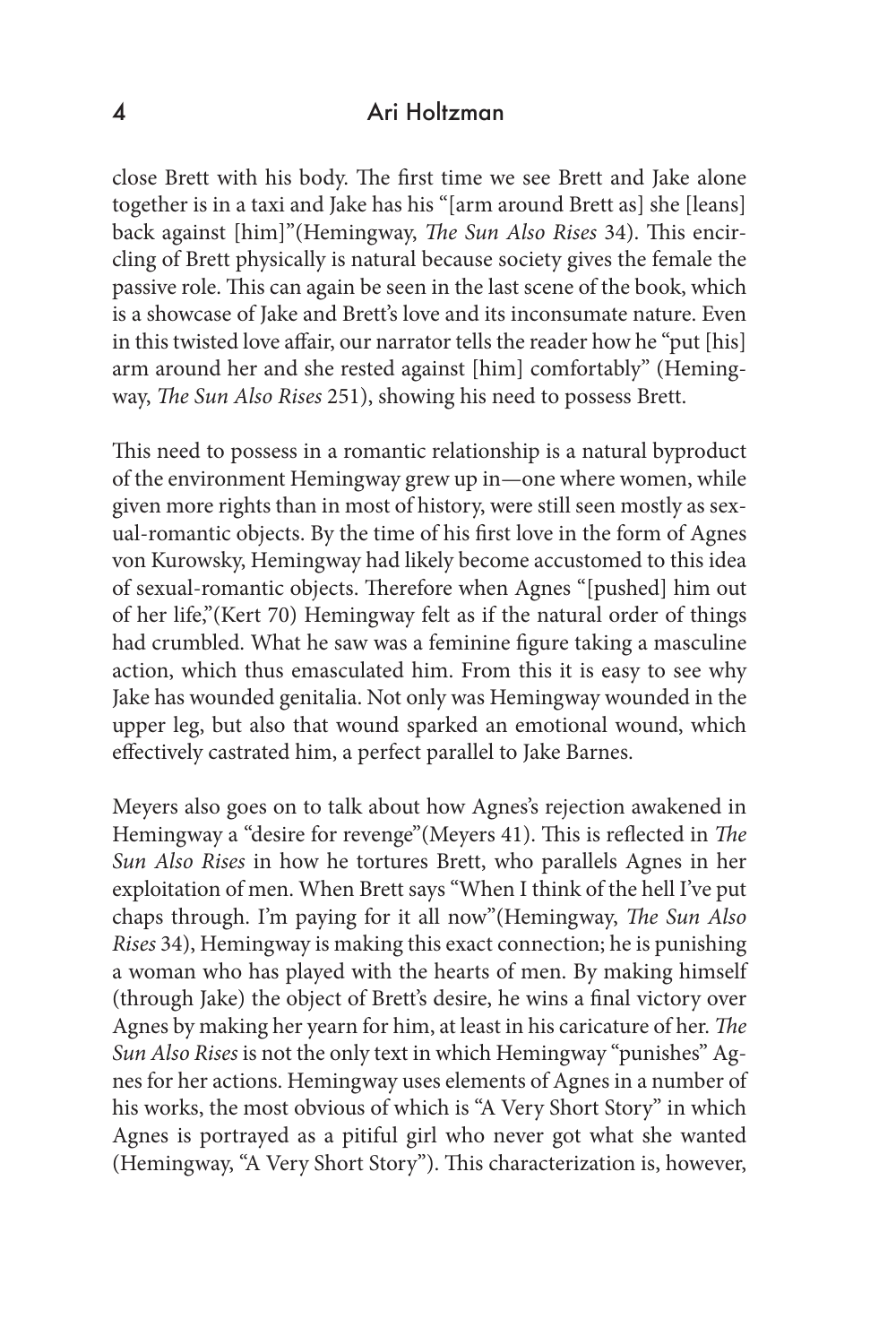childish and angry. Hemingway's true feelings come out when the effects of Agnes's actions are examined, rather than looking straight at Hemingway's representations of Agnes.

After Agnes, Hemingway began to believe that it was impossible for love to have any sort of assured stability. This is what started a pattern that Meyers observes as always "conducting a liaison with a future wife during his current marriage"(Meyers 41) in order to ensure his own emotional security. This total disbelief in the security and health of any kind of romance comes out early in the novel with Georgette, a woman Jake picks up on the street. When Jake says that he is sick Georgette replies that "Everybody's sick"(Hemingway, *The Sun Also Rises* 23). This brings to light Hemingway's idea that nobody is truly healthy. Finally, the perfect example of Hemingway's total disbelief in the possibility of romantic satisfaction comes in the last line of the book. When Brett talks about how wonderful she and Jake would have been together, Jake says simply, "Isn't it pretty to think so?" (Hemingway, *The Sun Also Rises*), showcasing Hemingway's belief that the only truly healthy romance exists in one's head; all other romances are sick representations, which end with pain for one or more parties. When Agnes left Hemingway, he lost all belief in the security of romance, and though his life went on, he was never able to be so romantically vulnerable again.

Hemingway is a great artist. But he is also a little bit of a fool. Hemingway let a single woman decide that he could not feel secure. The thing is, no one is ever secure. Hemingway himself said that young men go to war believing they are immortal and come back knowing they aren't (Putnam). However, he failed to realize that the important thing is to be able to *feel* secure in order to live life as fully as if one truly were secure. Without that Hemingway was bound to be the nervous wreck he was all his life.

Hemingway thought of himself as a true man. He always had been a man, but Agnes ripped his sense of security out of his hands: something a man would do. Because of this, Hemingway wanted to make sure he never got emasculated again, at least not when it wasn't his idea.